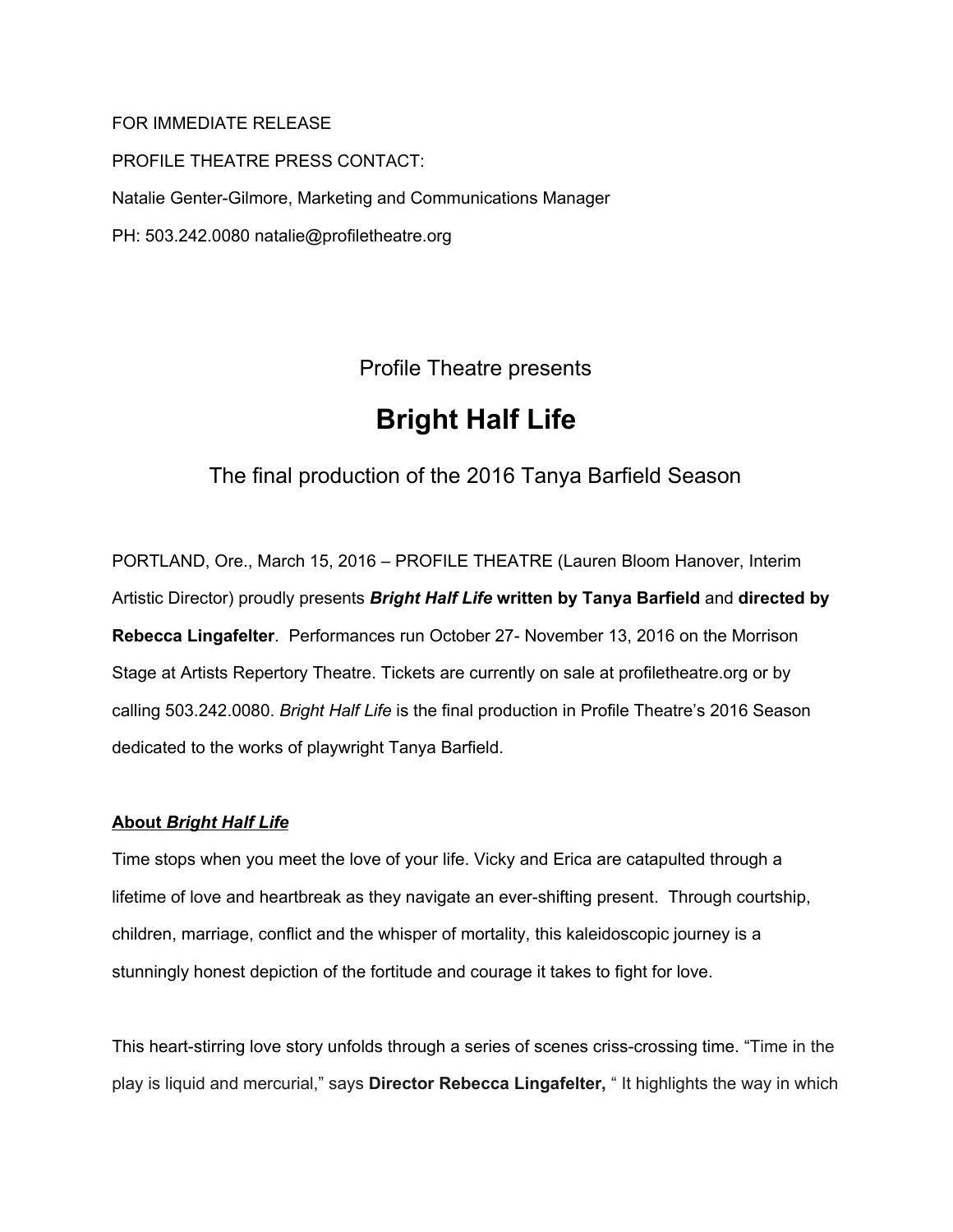the events that make up who we are are not sequential, but all at once." **Playwright Tanya Barfield** states, "With *Bright Half Life* I wanted to think of a love story in an expanse of time. Because the way we connect our lives, at least the way I connect my life, is not linearly."

# **Cast and Creative Team**

*Blue Door* stars favorite Portland actors **Chantal DeGroat** and **Maureen Porter.** In addition to **Director Rebecca Lingafelter**, the production team includes **Peter Ksander** (Scenic Design), **Miranda K. Hardy** (Lighting Design), **Jenny Ampersand** (Costume Design) and **Mark Valadez** (Sound Design). The stage manager is D Westerholm.

#### **About Tanya Barfield**

**Tanya Barfield** is from Portland, Oregon. Her play *Bright Half Life* premiered at the Women's Project Theater and was a TimeOut Critic's Pick. Her play *The Call* premiered at Playwrights Horizons in co-production with Primary Stages and was a Critic's Pick for the New York Times. *Blue Door* (South Coast Rep, Playwrights Horizons) was nominated for a Pulitzer Prize. Other work includes: *Feast* (co-writer, Young Vic/Royal Court), *Of Equal Measure* (Center Theatre Group), *Chat* (New Dramatists' Playtime Festival), and *The Quick* (New York Stage & Film). A recipient of a Lilly Award, the inaugural Lilly Award Commission and a Helen Merrill Award, Tanya is a proud alumna of New Dramatists and a member of The Dramatist Guild Council. She has written for the upcoming Starz series, *The One Percent.* She currently writes for *The Americans* on FX.

# **About Profile Theatre**

**Profile's mission** is to produce a season of plays devoted to a single playwright, engaging with our community to explore that writer's vision and influence on theatre and the world at large.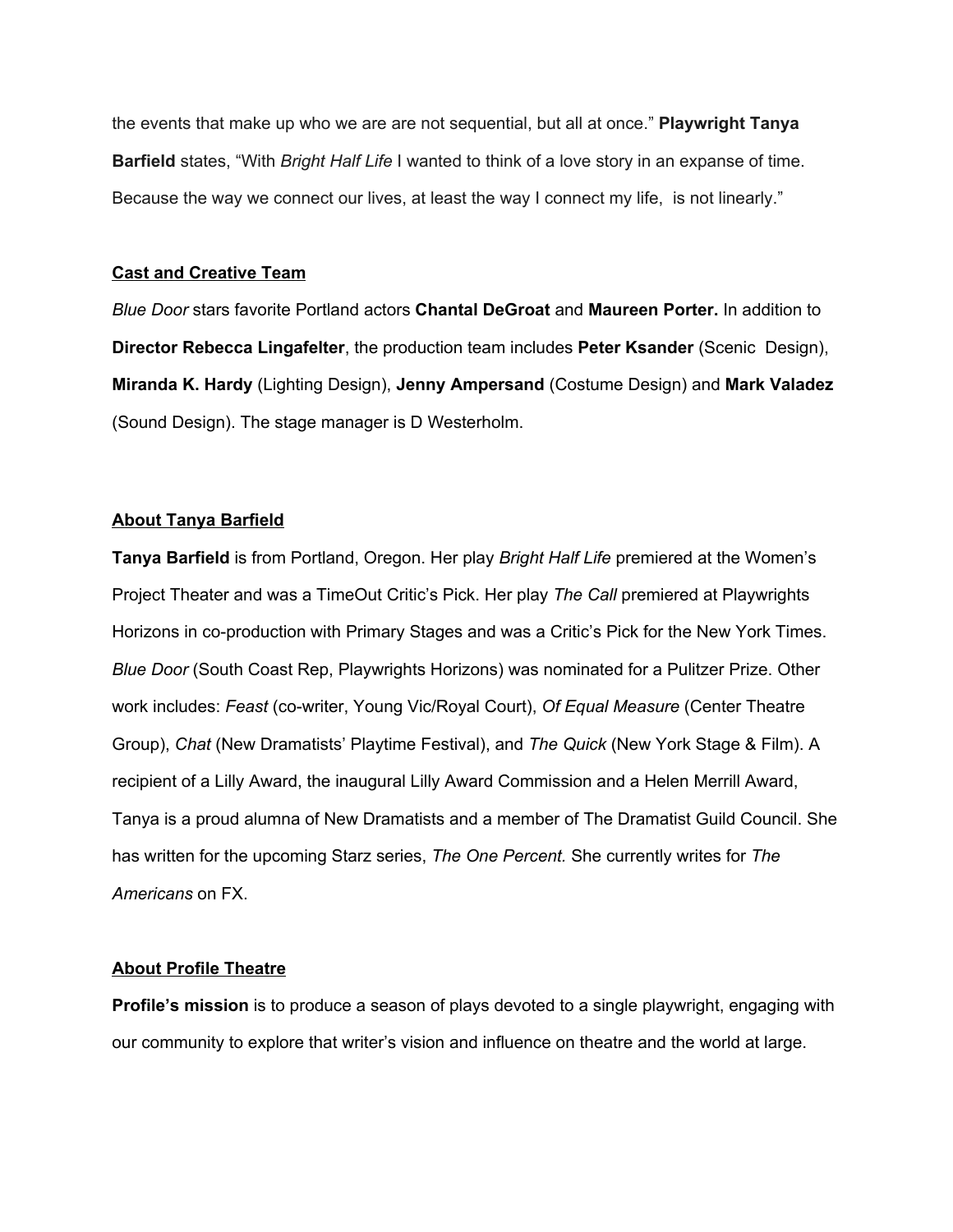We do this through large-scale professional productions, In Dialogue Series readings and lectures, and our vibrant education programs.

**Profile Theatre's 2016 Season is supported in part by** The Regional Arts and Culture Council including support from City of Portland, Multnomah County and the Arts & Education Access Fund; The Oregon Arts Commission; Kinsman Foundation; National Endowment for the Arts; James F. and Marion L. Miller Foundation; Meyer Memorial Trust; The Collins Foundation; PGE Foundation; Shubert Foundation and the Oregon Community Foundation.

# **Tickets**

Tickets are \$27-38 for all regular performances. \$27 for all preview performances. Students and those 30-and-under tickets are \$20. Preview Rush: \$20 tickets can be purchased for preview performances on the day of the performance only, one hour prior to curtain time at the box office. one ticket per person. Groups of ten or more receive a discount off single tickets. Tickets can be purchased at profiletheatre.org by calling box office at 503.242.0080 Tuesday through Friday noon – 4pm.

#### **Location**

*Bright Half Life* will be performed on the Morrison Stage at Artists Repertory Theatre, located at 1515 SW Morrison Street in Portland. For directions and parking information, visit Profiletheatre.org/plan-your-visit/.

#### **Performance Schedule**

Thursday, October 27th (Preview Performance) Friday, October 28<sup>th</sup> 7:30pm (Preview Performance) Saturday, October 29<sup>th</sup> 7:30pm (Opening Night) Sunday, October 30<sup>th</sup> 2:00pm